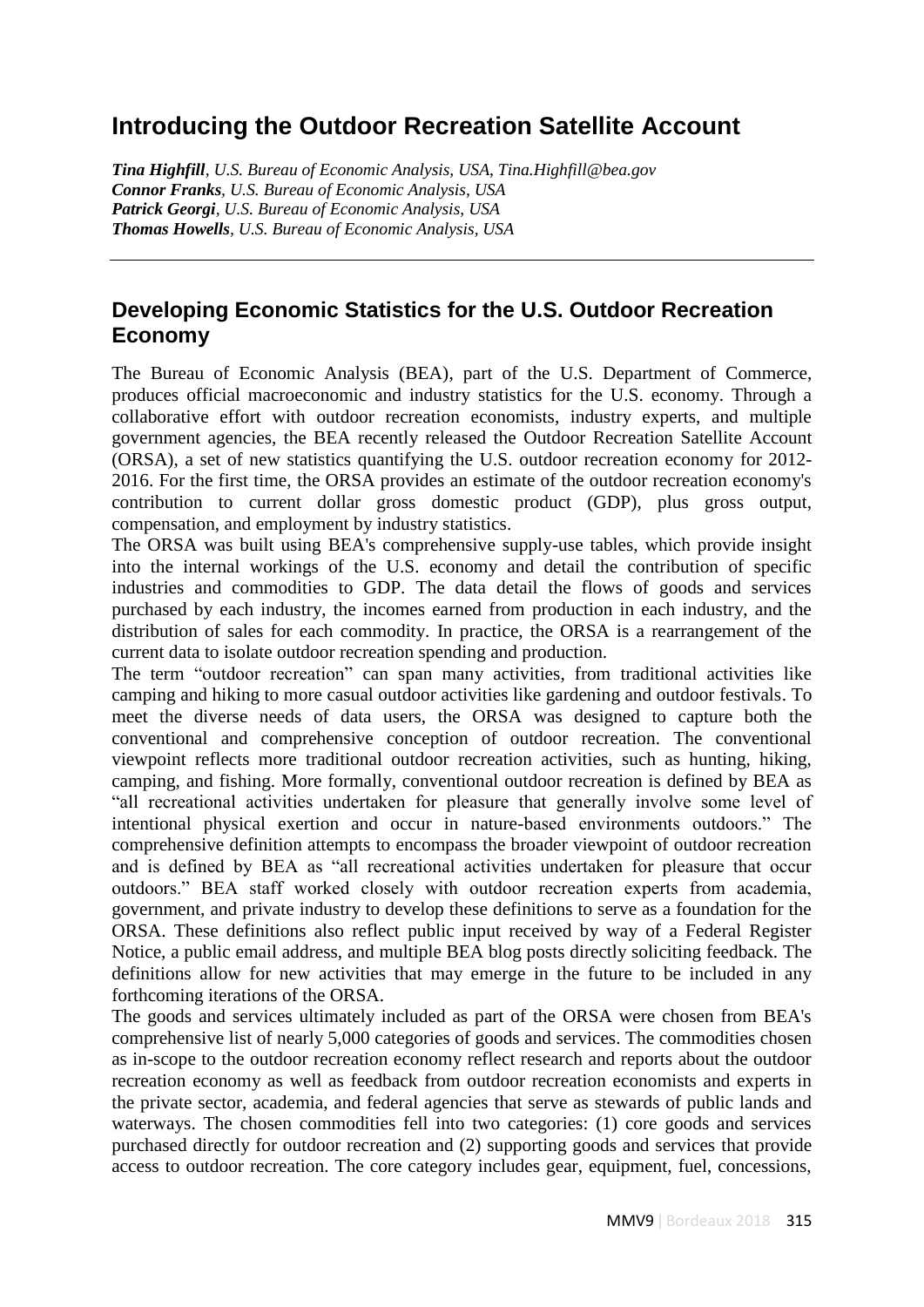maintenance, repair, and fees related to outdoor recreation activities. The supporting category includes trips and travel, construction, and government expenditures.

Gross output by industry and GDP (value added) by industry are both published as part of BEA's outdoor recreation satellite account, and both sets of statistics provide important insights into an industry's contribution to the overall economy. Gross output of an industry is the market value of the goods and services produced by an industry, including commodity taxes. The components of gross output include sales or receipts, other operating income, commodity taxes, and inventory change. Gross output differs from value added, which measures the contribution of the industry's labor and capital to its gross output. Value added is also defined as the difference between gross output and intermediate inputs. Value added summed across all industries is equal to GDP.

## **Prototype Outdoor Recreation Economic Statistics for the U.S., 2012-2016**

In 2016, outdoor recreation accounted for 2.0 percent of current-dollar GDP, comparable in size to both the mining and utilities industries in the U.S. In addition, the average annual growth rate in 2012–2016 using current-dollars was 4.4 percent for the outdoor recreation economy versus 3.6 percent for the overall economy. The top industry contributor to GDP was retail trade, which contributed 22 percent of all activity to the total outdoor recreation economy in 2016. The next largest industries were accommodation and food services (\$55.7 billion) and arts, entertainment, and recreation (\$47.4 billion).

Total gross output for the outdoor recreation economy was \$673.2 billion in 2016. Conventional outdoor activities represented 62 percent of core gross output. The single largest activity was motorized vehicles, with a gross output of \$59.4 billion. The motorized vehicles category comprises RVs, which represent about half of the category's gross output, on-road and off-road motorcycles, snowmobiles, ATVs, and driving for pleasure. The next largest activities in 2016 were boating/fishing, game areas (including golf and tennis), and guided tours/outfitted travel. Trips and travel (\$230.5 billion) and multi-use apparel and accessories (\$92.6 billion) also proved to be significant contributors to outdoor recreation gross output in 2016.